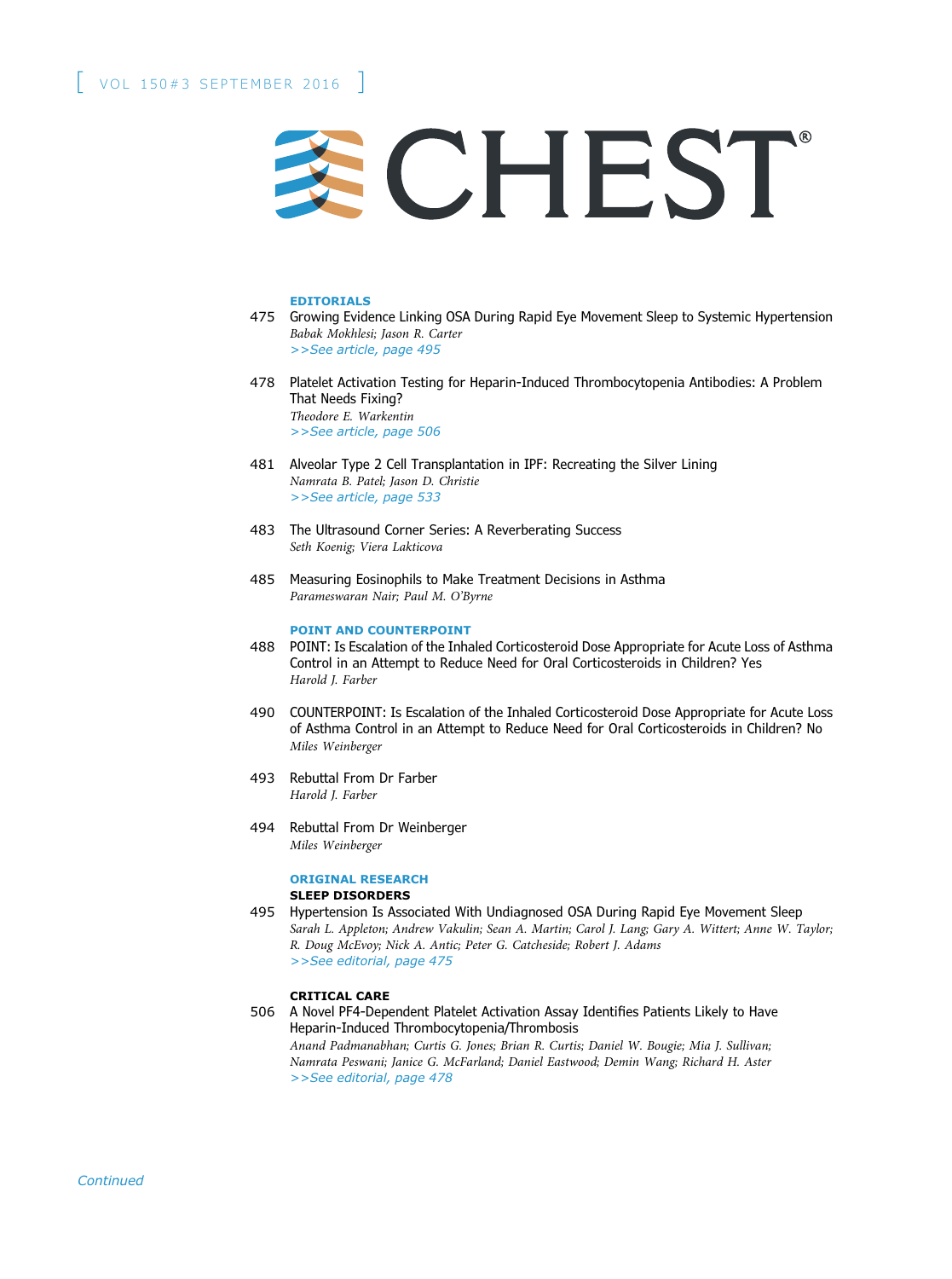# [ Contents ]



- 516 Platelet Transfusion Practices in the ICU: Data From a Large Transfusion Registry Shuoyan Ning; Rebecca Barty; Yang Liu; Nancy M. Heddle; Bram Rochwerg; Donald M. Arnold
- 524 ICU Use and Quality of Care for Patients With Myocardial Infarction and Heart Failure Thomas S. Valley; Michael W. Sjoding; Zachary D. Goldberger; Colin R. Cooke

#### TRANSPLANTATION

533 Safety and Tolerability of Alveolar Type II Cell Transplantation in Idiopathic Pulmonary Fibrosis Anna Serrano-Mollar; Gemma Gay-Jordi; Raquel Guillamat-Prats; Daniel Closa; Fernanda Hernandez-Gonzalez; Pedro Marin; Felip Burgos; Jaume Martorell; Marcelo Sánchez; Pedro Arguis; Dolors Soy; José M. Bayas; José Ramirez; Teresa D. Tetley; Laureano Molins; Jordi Puig de la Bellacasa; Camino Rodríguez-Villar; Irene Rovira; Juan José Fiblà; Antoni Xaubet; for the

Pneumocyte Study Group >>See editorial, page 481

#### COPD

- 544 Geographic Accessibility of Pulmonologists for Adults With COPD: United States, 2013 Janet B. Croft; Hua Lu; Xingyou Zhang; James B. Holt
- 554 Determinants of Smoking Cessation in Patients With COPD Treated in the Outpatient Setting Sandra S. Tøttenborg; Reimar W. Thomsen; Søren P. Johnsen; Henrik Nielsen; Peter Lange

#### PULMONARY VASCULAR DISEASE

563 Association Between Testosterone Replacement Therapy and the Incidence of DVT and Pulmonary Embolism: A Retrospective Cohort Study of the Veterans Administration Database Rishi Sharma; Olurinde A. Oni; Guoqing Chen; Mukut Sharma; Buddhadeb Dawn; Ram Sharma; Deepak Parashara; Virginia J. Savin; Rajat S. Barua; Kamal Gupta

572 Risks of Venous Thromboembolism After Cesarean Sections: A Meta-Analysis Marc Blondon; Alessandro Casini; Kara K. Hoppe; Françoise Boehlen; Marc Righini; Nicholas L. Smith

### ANTITHROMBOTIC THERAPY

597 Variation in Warfarin Use at Hospital Discharge After Isolated Bioprosthetic Mitral Valve Replacement: An Analysis of the Society of Thoracic Surgeons Adult Cardiac Surgery Database

Thomas A. Schwann; Robert H. Habib; Rakesh M. Suri; J. Matthew Brennan; Xia He; Vinod H. Thourani; Milo Engoren; Gorav Ailawadi; Brian R. Englum; Mark R. Bonnell; James S. Gammie

#### TOBACCO CESSATION AND PREVENTION

606 Acute Impact of Tobacco vs Electronic Cigarette Smoking on Oxidative Stress and Vascular Function

Roberto Carnevale; Sebastiano Sciarretta; Francesco Violi; Cristina Nocella; Lorenzo Loffredo; Ludovica Perri; Mariangela Peruzzi; Antonino G. M. Marullo; Elena De Falco; Isotta Chimenti; Valentina Valenti; Giuseppe Biondi-Zoccai; Giacomo Frati

## LUNG CANCER

- 613 Computerized Triggers of Big Data to Detect Delays in Follow-up of Chest Imaging Results Daniel R. Murphy; Ashley N. D. Meyer; Viraj Bhise; Elise Russo; Dean F. Sittig; Li Wei; Louis Wu; Hardeep Singh
- 621 Use of [18F]Fluoro-2-deoxy-D-glucose Positron Emission Tomographic Imaging in the National Lung Screening Trial Viswam S. Nair; Vandana Sundaram; Michael K. Gould; Manisha Desai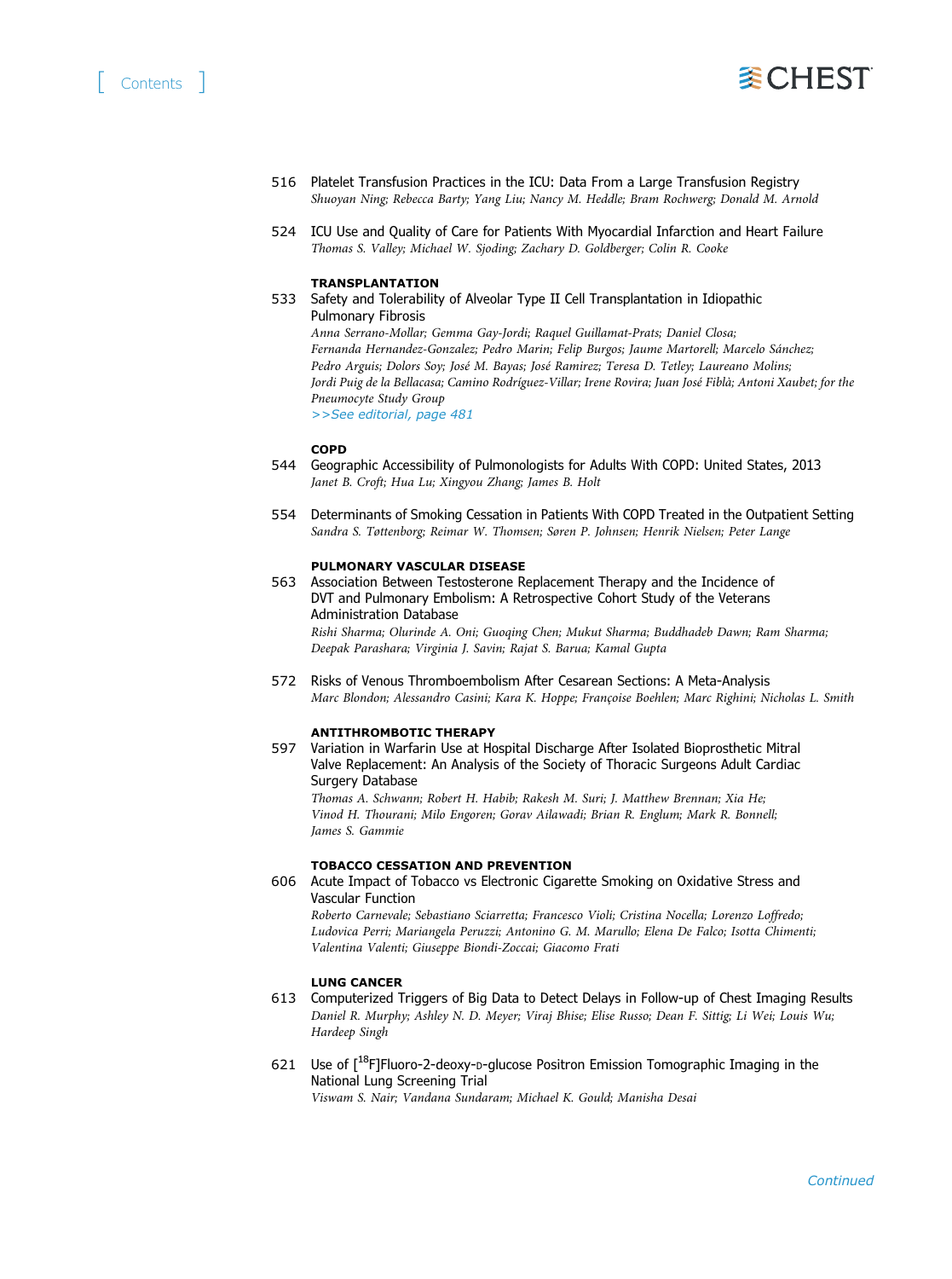

## DIFFUSE LUNG DISEASE

631 Cystic Lung Disease Among Patients With Sjögren Syndrome: Frequency, Natural History, and Associated Risk Factors Carlos D. Martínez-Balzano; Sunkaru Touray; Scott Kopec

PULMONARY PROCEDURES

640 Computer-Aided Quantitative Ultrasonography for Detection of Pulmonary Edema in Mechanically Ventilated Cardiac Surgery Patients Francesco Corradi; Claudia Brusasco; Antonella Vezzani; Gregorio Santori; Tullio Manca; Lorenzo Ball; Francesco Nicolini; Tiziano Gherli; Vito Brusasco

## CHEST INFECTIONS

652 Current Smoking and Reduced Mortality in Bacteremic Pneumococcal Pneumonia: A Population-Based Cohort Study

Jessica A. Beatty; Sumit R. Majumdar; Gregory J. Tyrrell; Thomas J. Marrie; Dean T. Eurich

## GENETIC AND DEVELOPMENTAL DISORDERS

661 Human Epididymis Protein 4: A Novel Serum Inflammatory Biomarker in Cystic Fibrosis Béla Nagy Jr; Béla Nagy; Libor Fila; Luka A. Clarke; Ferenc Gönczy; Olga Bede; Dóra Nagy; Rita Újhelyi; Ágnes Szabó; Andrea Anghelyi; Miklós Major; Zsolt Bene; Zsolt Fejes; Péter Antal-Szalmás; Harjit Pal Bhattoa; György Balla; János Kappelmayer; Margarida D. Amaral; Milan Macek Jr; István Balogh

## DISORDERS OF THE PLEURA

673 Abrasion Plus Local Fibrin Sealant Instillation Produces Pleurodesis Similar to Pleurectomy in Rabbits

Evaldo Marchi; Marcus V. H. de Carvalho; Tiago R. Ventureli; Andre J. Fruchi; Ariane Lazaro; Deborah C. do Carmo; Thayssa Y. A. S. Barreto; Bruno V. B. Dias; Milena M. P. Acencio; Lisete R. Teixeira; Richard W. Light

#### TRANSLATING BASIC RESEARCH INTO CLINICAL PRACTICE

680 New Developments in Mast Cell Biology: Clinical Implications Greer Arthur; Peter Bradding

## RECENT ADVANCES IN CHEST MEDICINE

694 Advances in Bronchial Thermoplasty

Balaji Laxmanan; Katarine Egressy; Septimiu D. Murgu; Steven R. White; D. Kyle Hogarth

## TOPICS IN PRACTICE MANAGEMENT

705 The Pulmonary Hypertension Consult: Clinical and Coding Considerations Jason S. Fritz; K. Akaya Smith

## MEDICAL ETHICS

714 Reason-Giving and Medical Futility: Contrasting Legal and Social Discourse in the United States With the United Kingdom and Ontario, Canada Gabriel T. Bosslet; Mary Baker; Thaddeus M. Pope

# CONTEMPORARY REVIEWS IN CRITICAL CARE MEDICINE

722 Early Mobilization and Rehabilitation of Patients Who Are Critically Ill Mohamed D. Hashem; Ann M. Parker; Dale M. Needham

# CONTEMPORARY REVIEWS IN SLEEP MEDICINE

732 Sleep Tracking, Wearable Technology, and Opportunities for Research and Clinical Care Anita Valanju Shelgikar; Patricia F. Anderson; Marc R. Stephens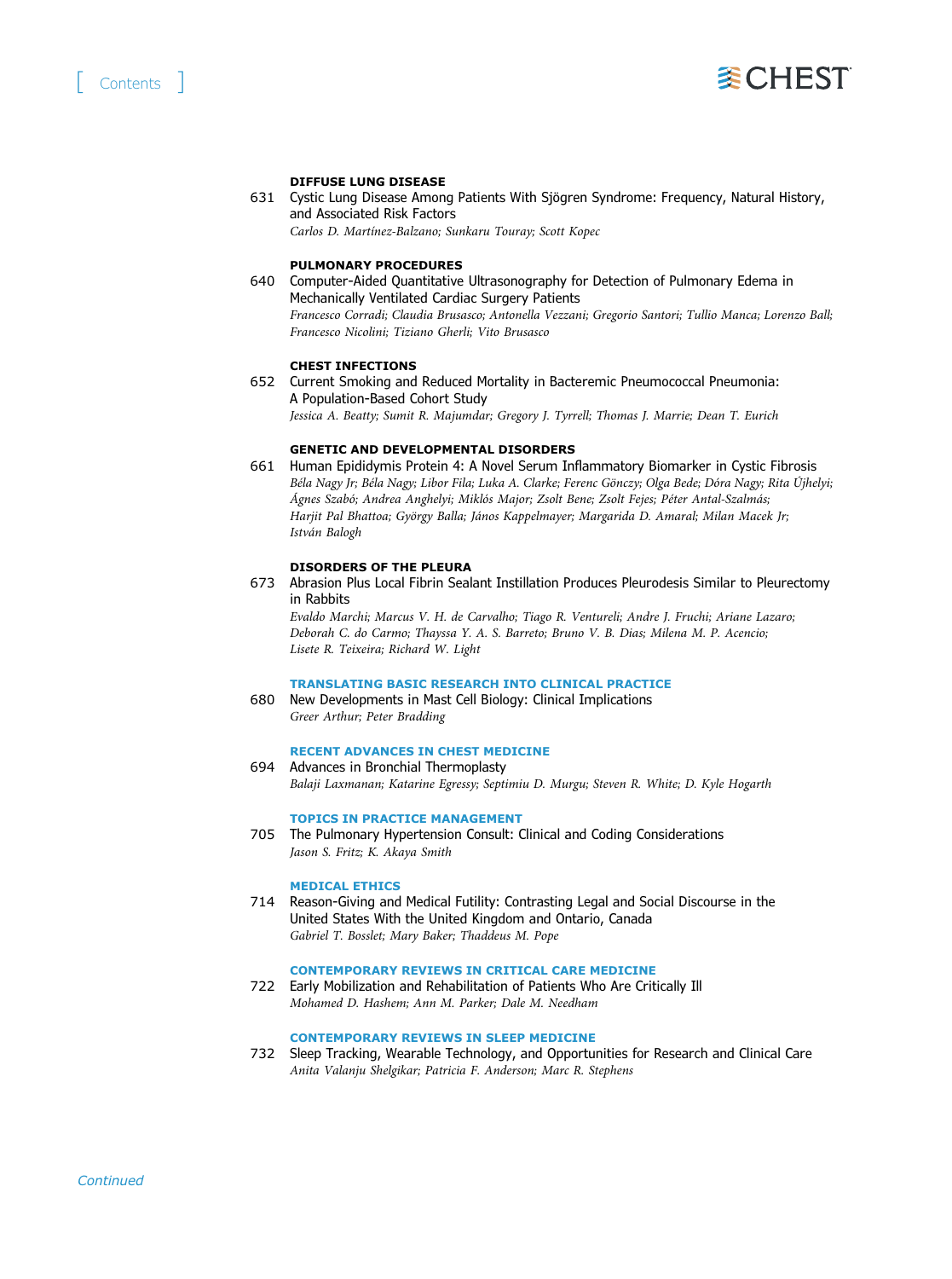

#### **PECTORILOQUY**

744 The Brunch: for D.B. Judith Terzi

745 Lung: for D.R. Judith Terzi

# **CORRESPONDENCE**

- 746 Nurse Practitioners Cannot Handle Complex ICU Patients Saadah Alrajab; Firas Abubaker Response—Janna S. Landsperger; Matthew W. Semler
- 747 A Scoring Application for the St. George's Respiratory Questionnaire Marco Gelpi; Jonathan Argentiero; Paul W. Jones; Andreas Ronit
- 748 Familial Chronic Thromboembolic Pulmonary Hypertension in a Pair of Japanese Brothers Masaharu Kataoka; Yuichi Momose; Yuki Aimi; Keiichi Fukuda; Shinobu Gamou; Toru Satoh
- 750 Unheated or No Humidification Bubble for Long-Term Nasal Low-Flow Oxygen: A Matter of Nasal Mucosa Response or Disease Progression Maria Vargas; Antonio M. Esquinas Response—Naomi Kondo Nakagawa; Rodrigo Athanazio; Bruce K. Rubin
- 751 Evaluating Outcomes Disparities in the Hispanic Cystic Fibrosis Population: A Need for a National Analysis Jason Rho; Chul Ahn; Ang Gao; Ashley Keller; Raksha Jain Response—MyMy C. Buu; Carlos E. Milla; Paul H. Wise
- 753 Autoantibodies Are Already Found in Connective Tissue Disease-Associated Interstitial Lung Disease La-He Jearn; Think-You Kim Response—Yang Hu; Hui-Ping Li
- 755 Bisphosphonates and Atrial Fibrillation in Elderly Men: Casual or Causal Association? Yashasvi Chugh; Robert T. Faillace
- 756 What Is the Appropriate Therapy for Community-Acquired Pseudomonas Aeruginosa Pneumonia? Masahiro Kashiura; Yukihiro Kitamura; Tomoko Sakatani; Toshinobu Yamagishi Response—Catia Cillóniz; Antoni Torres

## ONLINE EXCLUSIVES

#### SELECTED REPORTS

e65 Severe Pulmonary Fibrosis as the First Manifestation of Interferonopathy (TMEM173 Mutation) Cécile Picard; Guillaume Thouvenin; Caroline Kannengiesser; Jean-Christophe Dubus; Nadia Jeremiah; Frédéric Rieux-Laucat; Bruno Crestani; Alexandre Belot; Françoise Thivolet-Béjui; Véronique Secq; Christelle Ménard; Martine Reynaud-Gaubert; Philippe Reix



#### ULTRASOUND CORNER

e73 A 50-Year-Old Woman With a History of Hypertension and Tobacco Use Presenting With Hypoxia Hangyul M. Chung-esaki; Sara Nikravan



e77 Fever in a Young Female: Unmasking a Rare Disaster Ayman Elbadawi; Yasser Alaa; Hany Foad; Marwan Saad